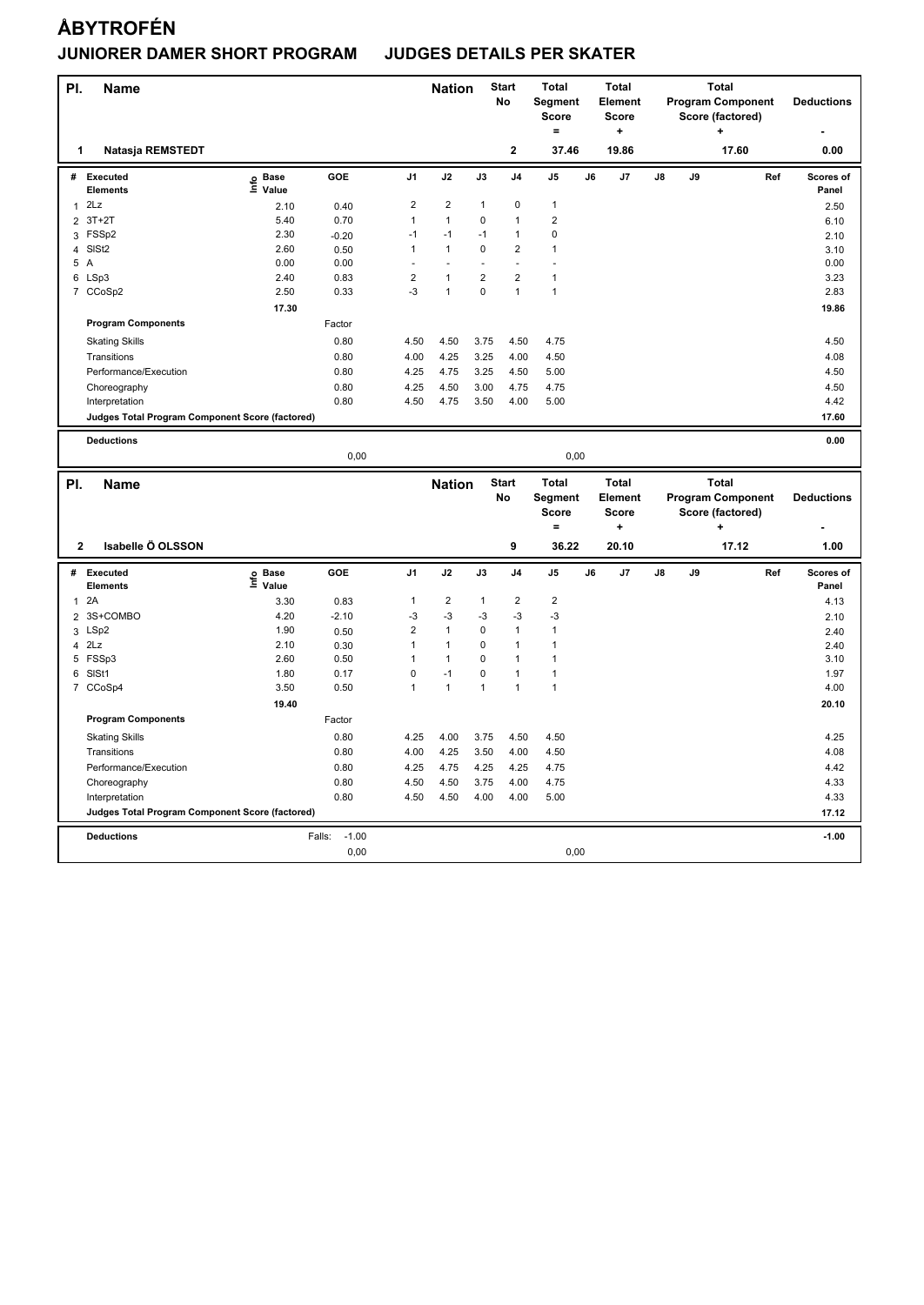| PI.            | <b>Name</b>                                     |                   |                   |                | <b>Nation</b>  |              | <b>Start</b><br>No | <b>Total</b><br>Segment<br><b>Score</b><br>$\equiv$ |    | <b>Total</b><br>Element<br><b>Score</b><br>$\ddot{}$ |    |    | <b>Total</b><br><b>Program Component</b><br>Score (factored)<br>÷ |     | <b>Deductions</b>  |
|----------------|-------------------------------------------------|-------------------|-------------------|----------------|----------------|--------------|--------------------|-----------------------------------------------------|----|------------------------------------------------------|----|----|-------------------------------------------------------------------|-----|--------------------|
| 3              | Jennifer KVIST                                  |                   |                   |                |                |              | 13                 | 36.15                                               |    | 20.17                                                |    |    | 16.98                                                             |     | 1.00               |
| #              | Executed<br>Elements                            | e Base<br>⊑ Value | GOE               | J1             | J2             | J3           | J4                 | J5                                                  | J6 | J7                                                   | J8 | J9 |                                                                   | Ref | Scores of<br>Panel |
| $\mathbf{1}$   | $3S+2T$                                         | 5.50              | $-0.47$           | $\pmb{0}$      | $-1$           | $-1$         | $\mathbf 0$        | $-1$                                                |    |                                                      |    |    |                                                                   |     | 5.03               |
| $\overline{2}$ | 2A                                              | 3.30              | $-1.50$           | -3             | -3             | -3           | $-3$               | -3                                                  |    |                                                      |    |    |                                                                   |     | 1.80               |
| 3              | LSp1                                            | 1.50              | 0.17              | 0              | $\pmb{0}$      | $-1$         | $\mathbf{1}$       | $\mathbf{1}$                                        |    |                                                      |    |    |                                                                   |     | 1.67               |
| $\overline{4}$ | 2Lz                                             | 2.10              | 0.20              | $\overline{1}$ | $\pmb{0}$      | 0            | $\mathbf{1}$       | $\mathbf{1}$                                        |    |                                                      |    |    |                                                                   |     | 2.30               |
|                | 5 FSSp3                                         | 2.60              | 0.17              | $\mathbf 0$    | $\mathbf{1}$   | $\mathbf 0$  | $\mathbf{1}$       | $\mathbf 0$                                         |    |                                                      |    |    |                                                                   |     | 2.77               |
|                | 6 CCoSp4                                        | 3.50              | 0.00              | 1              | $\pmb{0}$      | $-1$         | $\mathbf 0$        | $\mathbf 0$                                         |    |                                                      |    |    |                                                                   |     | 3.50               |
|                | 7 SISt2                                         | 2.60              | 0.50              | $\overline{1}$ | $\overline{2}$ | $\mathbf{1}$ | $\mathbf{1}$       | $\mathbf{1}$                                        |    |                                                      |    |    |                                                                   |     | 3.10               |
|                |                                                 | 21.10             |                   |                |                |              |                    |                                                     |    |                                                      |    |    |                                                                   |     | 20.17              |
|                | <b>Program Components</b>                       |                   | Factor            |                |                |              |                    |                                                     |    |                                                      |    |    |                                                                   |     |                    |
|                | <b>Skating Skills</b>                           |                   | 0.80              | 4.50           | 4.25           | 4.25         | 4.25               | 4.50                                                |    |                                                      |    |    |                                                                   |     | 4.33               |
|                | Transitions                                     |                   | 0.80              | 4.50           | 4.00           | 3.75         | 4.00               | 4.25                                                |    |                                                      |    |    |                                                                   |     | 4.08               |
|                | Performance/Execution                           |                   | 0.80              | 4.50           | 4.25           | 3.50         | 4.25               | 4.50                                                |    |                                                      |    |    |                                                                   |     | 4.33               |
|                | Choreography                                    |                   | 0.80              | 4.75           | 4.00           | 3.75         | 4.50               | 4.50                                                |    |                                                      |    |    |                                                                   |     | 4.33               |
|                | Interpretation                                  |                   | 0.80              | 4.50           | 4.00           | 4.00         | 4.25               | 4.25                                                |    |                                                      |    |    |                                                                   |     | 4.17               |
|                | Judges Total Program Component Score (factored) |                   |                   |                |                |              |                    |                                                     |    |                                                      |    |    |                                                                   |     | 16.98              |
|                |                                                 |                   |                   |                |                |              |                    |                                                     |    |                                                      |    |    |                                                                   |     |                    |
|                | <b>Deductions</b>                               |                   | $-1.00$<br>Falls: |                |                |              |                    |                                                     |    |                                                      |    |    |                                                                   |     | $-1.00$            |
|                |                                                 |                   | 0,00              |                |                |              |                    | 0,00                                                |    |                                                      |    |    |                                                                   |     |                    |
|                |                                                 |                   |                   |                |                |              |                    |                                                     |    |                                                      |    |    |                                                                   |     |                    |
|                |                                                 |                   |                   |                |                |              |                    |                                                     |    |                                                      |    |    |                                                                   |     |                    |
| PI.            | <b>Name</b>                                     |                   |                   |                | <b>Nation</b>  |              | <b>Start</b>       | <b>Total</b>                                        |    | <b>Total</b>                                         |    |    | <b>Total</b>                                                      |     |                    |
|                |                                                 |                   |                   |                |                |              | No                 | Segment                                             |    | Element                                              |    |    | <b>Program Component</b>                                          |     | <b>Deductions</b>  |
|                |                                                 |                   |                   |                |                |              |                    | <b>Score</b>                                        |    | <b>Score</b>                                         |    |    | Score (factored)                                                  |     |                    |
|                |                                                 |                   |                   |                |                |              |                    | $\qquad \qquad =$                                   |    | +                                                    |    |    |                                                                   |     |                    |
| 4              | <b>Felicia BRUCE</b>                            |                   |                   |                |                |              | 11                 | 34.69                                               |    | 17.67                                                |    |    | 17.02                                                             |     | 0.00               |
| #              | <b>Executed</b>                                 |                   | GOE               | J <sub>1</sub> | J2             | J3           | J <sub>4</sub>     | J5                                                  | J6 | J7                                                   | J8 | J9 |                                                                   | Ref | Scores of          |
|                | Elements                                        | e Base<br>⊑ Value |                   |                |                |              |                    |                                                     |    |                                                      |    |    |                                                                   |     | Panel              |
| $\mathbf{1}$   | 2A                                              | 3.30              | 0.50              | $\mathbf{1}$   | $\mathbf 0$    | 1            | $\mathbf{1}$       | $\mathbf{1}$                                        |    |                                                      |    |    |                                                                   |     | 3.80               |
|                | 2 3S<<+COMBO                                    | 1.30<br><<        | $-0.60$           | -3             | $-3$           | -3           | $-3$               | $-3$                                                |    |                                                      |    |    |                                                                   |     | 0.70               |
| 3              | CCoSp3                                          | 3.00              | 1.17              | 3              | $\overline{2}$ | 3            | $\overline{2}$     | $\overline{2}$                                      |    |                                                      |    |    |                                                                   |     | 4.17               |
| $\overline{4}$ | 2Lz                                             | 2.10              | $-0.20$           | $\mathbf 0$    | $-1$           | -1           | $-1$               | $\mathbf 0$                                         |    |                                                      |    |    |                                                                   |     | 1.90               |
|                | 5 FSSp1                                         | 2.00              | $-0.40$           | $\mathbf 0$    | $-2$           | $-2$         | $-1$               | $-1$                                                |    |                                                      |    |    |                                                                   |     | 1.60               |
| 6              | LSp2                                            | 1.90              | 0.50              | $\overline{2}$ | $\mathbf{1}$   | $\mathbf{1}$ | $\mathbf{1}$       | $\mathbf{1}$                                        |    |                                                      |    |    |                                                                   |     | 2.40               |
|                | 7 CiSt2                                         | 2.60              | 0.50              | 1              | $\mathbf 0$    | $\mathbf{1}$ | $\mathbf{1}$       | $\mathbf{1}$                                        |    |                                                      |    |    |                                                                   |     | 3.10               |
|                |                                                 | 16.20             |                   |                |                |              |                    |                                                     |    |                                                      |    |    |                                                                   |     | 17.67              |
|                | <b>Program Components</b>                       |                   | Factor            |                |                |              |                    |                                                     |    |                                                      |    |    |                                                                   |     |                    |
|                | <b>Skating Skills</b>                           |                   | 0.80              | 4.50           | 4.00           | 4.50         | 4.25               | 4.00                                                |    |                                                      |    |    |                                                                   |     | 4.25               |
|                | Transitions                                     |                   | 0.80              | 4.25           | 4.25           | 4.25         | 4.00               | 4.00                                                |    |                                                      |    |    |                                                                   |     | 4.17               |
|                | Performance/Execution                           |                   | 0.80              | 4.25           | 4.25           | 3.75         | 4.00               | 4.50                                                |    |                                                      |    |    |                                                                   |     | 4.17               |
|                | Choreography                                    |                   | 0.80              | 4.50           | 4.50           | 4.00         | 4.25               | 4.50                                                |    |                                                      |    |    |                                                                   |     | 4.42               |
|                | Interpretation                                  |                   | 0.80              | 4.50           | 4.00           | 4.50         | 4.00               | 4.25                                                |    |                                                      |    |    |                                                                   |     | 4.25               |
|                | Judges Total Program Component Score (factored) |                   |                   |                |                |              |                    |                                                     |    |                                                      |    |    |                                                                   |     | 17.02              |
|                |                                                 |                   |                   |                |                |              |                    |                                                     |    |                                                      |    |    |                                                                   |     |                    |
|                | <b>Deductions</b>                               |                   | 0,00              |                |                |              |                    | 0,00                                                |    |                                                      |    |    |                                                                   |     | 0.00               |

<< Downgraded jump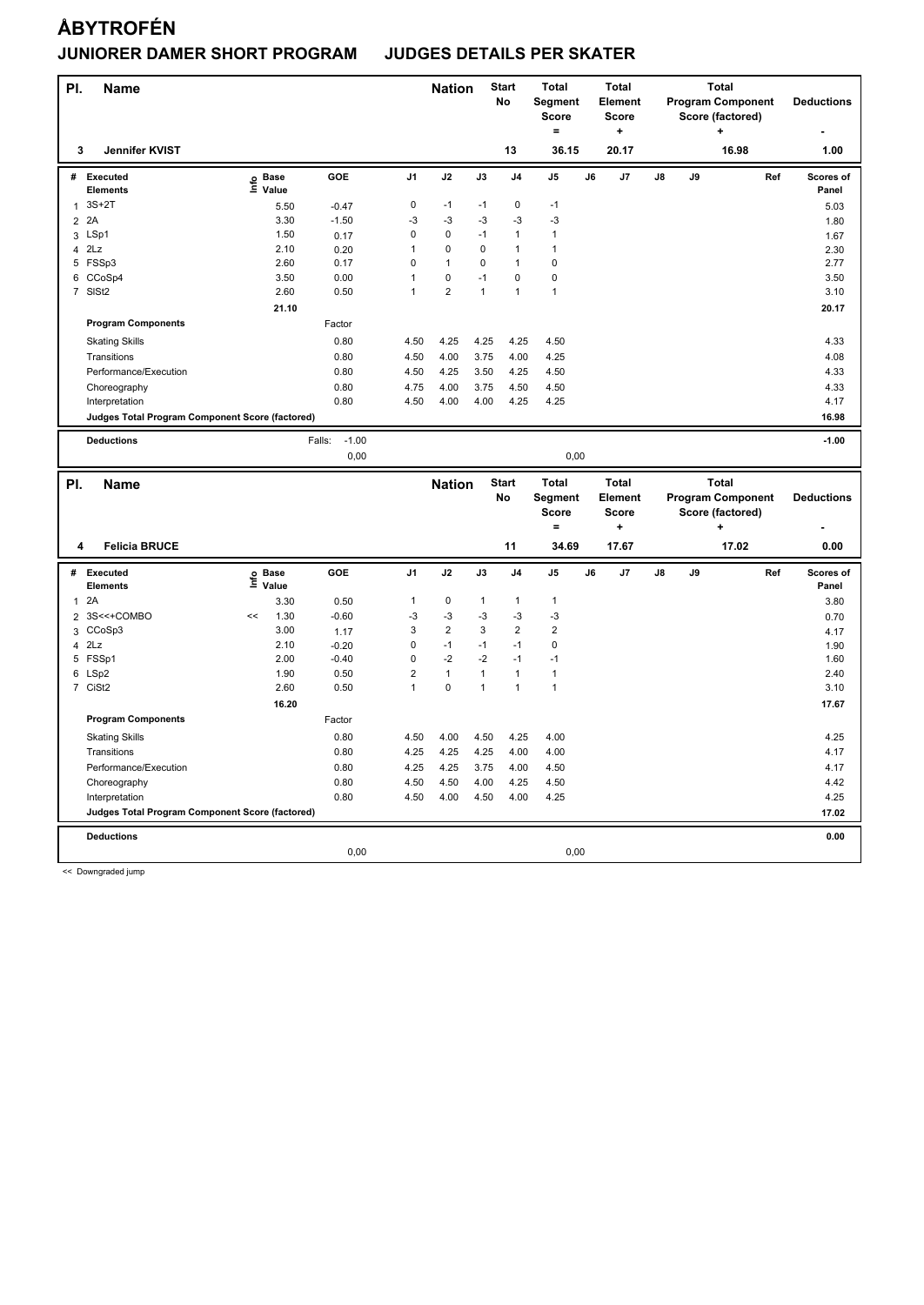| PI.<br>5 | <b>Name</b><br><b>Natalie BLOM</b>              |    |                            |         |                | <b>Nation</b> |              | <b>Start</b><br><b>No</b><br>4 | <b>Total</b><br>Segment<br><b>Score</b><br>$\equiv$<br>33.15 |      | <b>Total</b><br><b>Element</b><br><b>Score</b><br>٠<br>16.61 |               |    | <b>Total</b><br><b>Program Component</b><br>Score (factored)<br>4<br>16.54 | <b>Deductions</b><br>0.00 |
|----------|-------------------------------------------------|----|----------------------------|---------|----------------|---------------|--------------|--------------------------------|--------------------------------------------------------------|------|--------------------------------------------------------------|---------------|----|----------------------------------------------------------------------------|---------------------------|
|          |                                                 |    |                            |         |                |               |              |                                |                                                              |      |                                                              |               |    |                                                                            |                           |
| #        | Executed<br><b>Elements</b>                     |    | e Base<br>E Value<br>Value | GOE     | J <sub>1</sub> | J2            | J3           | J <sub>4</sub>                 | J <sub>5</sub>                                               | J6   | J7                                                           | $\mathsf{J}8$ | J9 | Ref                                                                        | Scores of<br>Panel        |
| 1        | 3S<<+COMBO                                      | << | 1.30                       | $-0.60$ | $-3$           | $-3$          | $-3$         | $-3$                           | $-3$                                                         |      |                                                              |               |    |                                                                            | 0.70                      |
|          | 2 2A                                            |    | 3.30                       | 0.00    | 0              | $-1$          | 0            | 0                              | 0                                                            |      |                                                              |               |    |                                                                            | 3.30                      |
|          | 3 CCoSp2                                        |    | 2.50                       | 0.17    | 0              | $\mathbf 0$   | $\Omega$     | $\mathbf{1}$                   | 1                                                            |      |                                                              |               |    |                                                                            | 2.67                      |
| 4        | 2Lz                                             |    | 2.10                       | 0.10    | 1              | $\mathbf 0$   | $\Omega$     | $\mathbf{1}$                   | $-1$                                                         |      |                                                              |               |    |                                                                            | 2.20                      |
| 5        | FSSp3                                           |    | 2.60                       | 0.17    | 1              | $\mathbf 0$   | $-1$         | $\mathbf{1}$                   | 0                                                            |      |                                                              |               |    |                                                                            | 2.77                      |
| 6        | CiSt <sub>2</sub>                               |    | 2.60                       | 0.67    | $\overline{2}$ | $\mathbf{1}$  | $\mathbf{1}$ | $\overline{2}$                 | 1                                                            |      |                                                              |               |    |                                                                            | 3.27                      |
|          | 7 LSp2                                          |    | 1.90                       | $-0.20$ | $-1$           | $\pmb{0}$     | $-1$         | $\mathbf 0$                    | $-1$                                                         |      |                                                              |               |    |                                                                            | 1.70                      |
|          |                                                 |    | 16.30                      |         |                |               |              |                                |                                                              |      |                                                              |               |    |                                                                            | 16.61                     |
|          | <b>Program Components</b>                       |    |                            | Factor  |                |               |              |                                |                                                              |      |                                                              |               |    |                                                                            |                           |
|          | <b>Skating Skills</b>                           |    |                            | 0.80    | 4.50           | 3.75          | 4.00         | 4.75                           | 4.25                                                         |      |                                                              |               |    |                                                                            | 4.25                      |
|          | Transitions                                     |    |                            | 0.80    | 4.00           | 3.50          | 4.25         | 4.25                           | 4.25                                                         |      |                                                              |               |    |                                                                            | 4.17                      |
|          | Performance/Execution                           |    |                            | 0.80    | 4.50           | 3.75          | 3.25         | 4.50                           | 4.50                                                         |      |                                                              |               |    |                                                                            | 4.25                      |
|          | Choreography                                    |    |                            | 0.80    | 4.25           | 3.50          | 3.50         | 4.75                           | 4.25                                                         |      |                                                              |               |    |                                                                            | 4.00                      |
|          | Interpretation                                  |    |                            | 0.80    | 4.25           | 3.50          | 3.25         | 4.25                           | 4.25                                                         |      |                                                              |               |    |                                                                            | 4.00                      |
|          | Judges Total Program Component Score (factored) |    |                            |         |                |               |              |                                |                                                              |      |                                                              |               |    |                                                                            | 16.54                     |
|          | <b>Deductions</b>                               |    |                            |         |                |               |              |                                |                                                              |      |                                                              |               |    |                                                                            | 0.00                      |
|          |                                                 |    |                            | 0,00    |                |               |              |                                |                                                              | 0,00 |                                                              |               |    |                                                                            |                           |

<< Downgraded jump

| PI. | <b>Name</b>                                     |                              |         |                | <b>Nation</b>  |                | <b>Start</b><br>No | <b>Total</b><br>Segment<br><b>Score</b> |    | <b>Total</b><br>Element<br><b>Score</b> |               |    | <b>Total</b><br><b>Program Component</b><br>Score (factored) | <b>Deductions</b>  |
|-----|-------------------------------------------------|------------------------------|---------|----------------|----------------|----------------|--------------------|-----------------------------------------|----|-----------------------------------------|---------------|----|--------------------------------------------------------------|--------------------|
|     |                                                 |                              |         |                |                |                |                    | ٠                                       |    | ٠                                       |               |    | ÷                                                            |                    |
| 6   | <b>Clara CALLNE</b>                             |                              |         |                |                |                | 7                  | 32.17                                   |    | 15.51                                   |               |    | 16.66                                                        | 0.00               |
| #   | Executed<br><b>Elements</b>                     | <b>Base</b><br>١nf٥<br>Value | GOE     | J <sub>1</sub> | J2             | J3             | J <sub>4</sub>     | J <sub>5</sub>                          | J6 | J7                                      | $\mathsf{J}8$ | J9 | Ref                                                          | Scores of<br>Panel |
| 1   | $3S<+1T$                                        | $\,<\,$<br>3.30              | $-2.10$ | $-3$           | $-3$           | $-3$           | $-3$               | $-3$                                    |    |                                         |               |    |                                                              | 1.20               |
| 2A  |                                                 | 0.00                         | 0.00    | ٠              | $\overline{a}$ |                |                    | $\overline{\phantom{a}}$                |    |                                         |               |    |                                                              | 0.00               |
| 3   | FSSp3                                           | 2.60                         | 0.17    | 1              | $-1$           | 0              | $\overline{1}$     | 0                                       |    |                                         |               |    |                                                              | 2.77               |
| 4   | CiSt <sub>2</sub>                               | 2.60                         | 0.67    | 2              | $\mathbf{1}$   | 1              | $\overline{2}$     | $\mathbf{1}$                            |    |                                         |               |    |                                                              | 3.27               |
| 5   | 2Lz                                             | 2.10                         | 0.10    | 0              | $\mathbf 0$    | $\Omega$       | $\overline{1}$     | 1                                       |    |                                         |               |    |                                                              | 2.20               |
| 6   | CCoSp2                                          | 2.50                         | 0.17    | $\mathbf 1$    | $\mathbf 0$    | 0              | $\overline{1}$     | 0                                       |    |                                         |               |    |                                                              | 2.67               |
|     | 7 LSp3                                          | 2.40                         | 1.00    | $\overline{2}$ | $\overline{2}$ | $\overline{2}$ | $\overline{2}$     | $\mathbf{1}$                            |    |                                         |               |    |                                                              | 3.40               |
|     |                                                 | 15.50                        |         |                |                |                |                    |                                         |    |                                         |               |    |                                                              | 15.51              |
|     | <b>Program Components</b>                       |                              | Factor  |                |                |                |                    |                                         |    |                                         |               |    |                                                              |                    |
|     | <b>Skating Skills</b>                           |                              | 0.80    | 4.50           | 4.00           | 4.25           | 4.50               | 4.00                                    |    |                                         |               |    |                                                              | 4.25               |
|     | Transitions                                     |                              | 0.80    | 4.25           | 3.75           | 4.00           | 4.00               | 3.75                                    |    |                                         |               |    |                                                              | 3.92               |
|     | Performance/Execution                           |                              | 0.80    | 4.25           | 4.00           | 3.75           | 4.50               | 4.00                                    |    |                                         |               |    |                                                              | 4.08               |
|     | Choreography                                    |                              | 0.80    | 4.50           | 4.25           | 3.75           | 4.75               | 4.00                                    |    |                                         |               |    |                                                              | 4.25               |
|     | Interpretation                                  |                              | 0.80    | 4.50           | 4.50           | 4.00           | 4.25               | 4.25                                    |    |                                         |               |    |                                                              | 4.33               |
|     | Judges Total Program Component Score (factored) |                              |         |                |                |                |                    |                                         |    |                                         |               |    |                                                              | 16.66              |
|     | <b>Deductions</b>                               |                              |         |                |                |                |                    |                                         |    |                                         |               |    |                                                              | 0.00               |
|     |                                                 |                              | 0,00    |                |                |                |                    | 0,00                                    |    |                                         |               |    |                                                              |                    |

< Under-rotated jump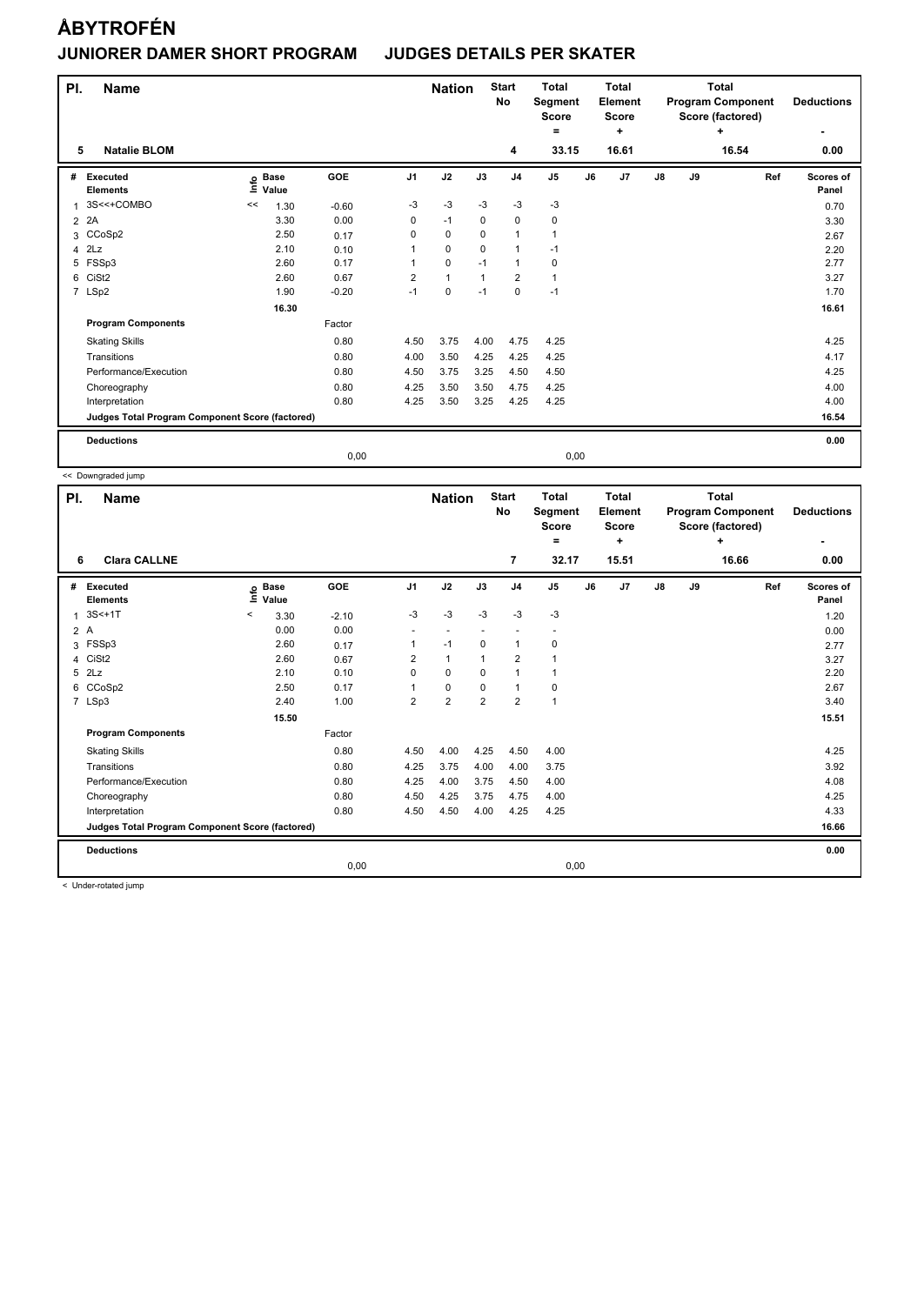| PI.            | <b>Name</b>                                     |      |                      |         |                | <b>Nation</b>  |              | <b>Start</b><br>No | <b>Total</b><br>Segment<br><b>Score</b><br>$\equiv$ |      | <b>Total</b><br><b>Element</b><br><b>Score</b><br>÷ |               |    | <b>Total</b><br><b>Program Component</b><br>Score (factored)<br>÷ | <b>Deductions</b>  |
|----------------|-------------------------------------------------|------|----------------------|---------|----------------|----------------|--------------|--------------------|-----------------------------------------------------|------|-----------------------------------------------------|---------------|----|-------------------------------------------------------------------|--------------------|
| 7              | <b>Esmeralda ANDERSSON</b>                      |      |                      |         |                |                |              | 5                  | 32.15                                               |      | 16.73                                               |               |    | 15.42                                                             | 0.00               |
| #              | Executed<br><b>Elements</b>                     | lnfo | <b>Base</b><br>Value | GOE     | J <sub>1</sub> | J2             | J3           | J <sub>4</sub>     | J <sub>5</sub>                                      | J6   | J7                                                  | $\mathsf{J}8$ | J9 | Ref                                                               | Scores of<br>Panel |
| $\mathbf 1$    | FSSp4                                           |      | 3.00                 | 0.33    | $\mathbf{1}$   | $\mathbf{1}$   | $\mathbf{1}$ | $-1$               | $\pmb{0}$                                           |      |                                                     |               |    |                                                                   | 3.33               |
| $\overline{2}$ | 2Lz                                             |      | 2.10                 | $-0.10$ | 0              | $-1$           | 0            | $\mathbf{1}$       | $-1$                                                |      |                                                     |               |    |                                                                   | 2.00               |
| 3              | 2A<<                                            | <<   | 1.10                 | $-0.60$ | $-3$           | $-3$           | $-3$         | $-3$               | $-3$                                                |      |                                                     |               |    |                                                                   | 0.50               |
|                | 4 3Lo<<+COMBO                                   | <<   | 1.80                 | $-0.90$ | -3             | $-3$           | $-3$         | $-3$               | $-3$                                                |      |                                                     |               |    |                                                                   | 0.90               |
| 5              | CCoSp4                                          |      | 3.50                 | 0.50    | 1              | $\mathbf{1}$   | $\mathbf 0$  | $\overline{2}$     | $\mathbf{1}$                                        |      |                                                     |               |    |                                                                   | 4.00               |
| 6              | CiSt <sub>2</sub>                               |      | 2.60                 | 0.17    | 1              | $\mathbf 0$    | $\mathbf 0$  | $\mathbf{1}$       | $\pmb{0}$                                           |      |                                                     |               |    |                                                                   | 2.77               |
|                | 7 LSp3                                          |      | 2.40                 | 0.83    | $\overline{2}$ | $\overline{1}$ |              | $\overline{2}$     | $\overline{\mathbf{c}}$                             |      |                                                     |               |    |                                                                   | 3.23               |
|                |                                                 |      | 16.50                |         |                |                |              |                    |                                                     |      |                                                     |               |    |                                                                   | 16.73              |
|                | <b>Program Components</b>                       |      |                      | Factor  |                |                |              |                    |                                                     |      |                                                     |               |    |                                                                   |                    |
|                | <b>Skating Skills</b>                           |      |                      | 0.80    | 3.75           | 3.50           | 3.50         | 4.25               | 3.75                                                |      |                                                     |               |    |                                                                   | 3.67               |
|                | Transitions                                     |      |                      | 0.80    | 3.75           | 3.25           | 3.75         | 3.75               | 3.50                                                |      |                                                     |               |    |                                                                   | 3.67               |
|                | Performance/Execution                           |      |                      | 0.80    | 4.00           | 4.00           | 3.50         | 4.00               | 4.25                                                |      |                                                     |               |    |                                                                   | 4.00               |
|                | Choreography                                    |      |                      | 0.80    | 4.00           | 3.75           | 4.00         | 4.25               | 4.00                                                |      |                                                     |               |    |                                                                   | 4.00               |
|                | Interpretation                                  |      |                      | 0.80    | 4.00           | 3.50           | 3.75         | 4.00               | 4.00                                                |      |                                                     |               |    |                                                                   | 3.92               |
|                | Judges Total Program Component Score (factored) |      |                      |         |                |                |              |                    |                                                     |      |                                                     |               |    |                                                                   | 15.42              |
|                | <b>Deductions</b>                               |      |                      |         |                |                |              |                    |                                                     |      |                                                     |               |    |                                                                   | 0.00               |
|                |                                                 |      |                      | 0,00    |                |                |              |                    |                                                     | 0,00 |                                                     |               |    |                                                                   |                    |

<< Downgraded jump

| PI.            | <b>Name</b>                                                                           |    |                      |                   |                | <b>Nation</b> |      | <b>Start</b><br><b>No</b> | <b>Total</b><br>Segment<br><b>Score</b><br>$=$ |    | <b>Total</b><br>Element<br><b>Score</b><br>÷ |    |    | <b>Total</b><br><b>Program Component</b><br>Score (factored)<br>÷ | <b>Deductions</b><br>٠ |
|----------------|---------------------------------------------------------------------------------------|----|----------------------|-------------------|----------------|---------------|------|---------------------------|------------------------------------------------|----|----------------------------------------------|----|----|-------------------------------------------------------------------|------------------------|
| 8              | Sabina LÖÖF                                                                           |    |                      |                   |                |               |      | 8                         | 30.06                                          |    | 15.66                                        |    |    | 15.40                                                             | 1.00                   |
| #              | Executed<br><b>Elements</b>                                                           | e  | <b>Base</b><br>Value | GOE               | J <sub>1</sub> | J2            | J3   | J <sub>4</sub>            | J5                                             | J6 | J7                                           | J8 | J9 | Ref                                                               | Scores of<br>Panel     |
| 1              | 2A                                                                                    |    | 3.30                 | $-0.50$           | $-2$           | $-1$          | $-1$ | $-1$                      | $-1$                                           |    |                                              |    |    |                                                                   | 2.80                   |
| $\overline{2}$ | 3S<<+COMBO                                                                            | << | 1.30                 | $-0.60$           | $-3$           | $-3$          | $-3$ | $-3$                      | $-3$                                           |    |                                              |    |    |                                                                   | 0.70                   |
| 3              | FSSp3                                                                                 |    | 2.60                 | 0.33              |                | $\mathbf{1}$  | 1    | 0                         | 0                                              |    |                                              |    |    |                                                                   | 2.93                   |
| 4              | 2Lz                                                                                   | e  | 2.10                 | $-0.70$           | $-2$           | $-3$          | $-3$ | $-2$                      | $-2$                                           |    |                                              |    |    |                                                                   | 1.40                   |
| 5              | SISt <sub>2</sub>                                                                     |    | 2.60                 | 0.33              |                | $\mathbf 0$   | 0    | $\mathbf{1}$              | 1                                              |    |                                              |    |    |                                                                   | 2.93                   |
| 6              | CCoSp3                                                                                |    | 3.00                 | 0.00              |                | $\pmb{0}$     | $-1$ | 0                         | 0                                              |    |                                              |    |    |                                                                   | 3.00                   |
|                | 7 LSp2                                                                                |    | 1.90                 | 0.00              | 0              | $\mathbf 0$   | $-1$ | $\mathbf{1}$              | 0                                              |    |                                              |    |    |                                                                   | 1.90                   |
|                |                                                                                       |    | 16.80                |                   |                |               |      |                           |                                                |    |                                              |    |    |                                                                   | 15.66                  |
|                | <b>Program Components</b>                                                             |    |                      | Factor            |                |               |      |                           |                                                |    |                                              |    |    |                                                                   |                        |
|                | <b>Skating Skills</b>                                                                 |    |                      | 0.80              | 4.00           | 3.75          | 3.25 | 4.25                      | 4.25                                           |    |                                              |    |    |                                                                   | 4.00                   |
|                | Transitions                                                                           |    |                      | 0.80              | 3.75           | 3.50          | 3.50 | 4.25                      | 3.75                                           |    |                                              |    |    |                                                                   | 3.67                   |
|                | Performance/Execution                                                                 |    |                      | 0.80              | 4.00           | 4.00          | 3.25 | 4.25                      | 4.00                                           |    |                                              |    |    |                                                                   | 4.00                   |
|                | Choreography                                                                          |    |                      | 0.80              | 3.75           | 4.00          | 3.00 | 4.50                      | 3.75                                           |    |                                              |    |    |                                                                   | 3.83                   |
|                | Interpretation                                                                        |    |                      | 0.80              | 3.75           | 3.75          | 3.50 | 4.00                      | 3.75                                           |    |                                              |    |    |                                                                   | 3.75                   |
|                | Judges Total Program Component Score (factored)                                       |    |                      |                   |                |               |      |                           |                                                |    |                                              |    |    |                                                                   | 15.40                  |
|                | <b>Deductions</b>                                                                     |    |                      | $-1.00$<br>Falls: |                |               |      |                           |                                                |    |                                              |    |    |                                                                   | $-1.00$                |
|                |                                                                                       |    |                      | 0,00              |                |               |      |                           | 0,00                                           |    |                                              |    |    |                                                                   |                        |
|                | and the companies of these are all those and considered the companies of the constant |    |                      |                   |                |               |      |                           |                                                |    |                                              |    |    |                                                                   |                        |

<< Downgraded jump e Jump take off with wrong edge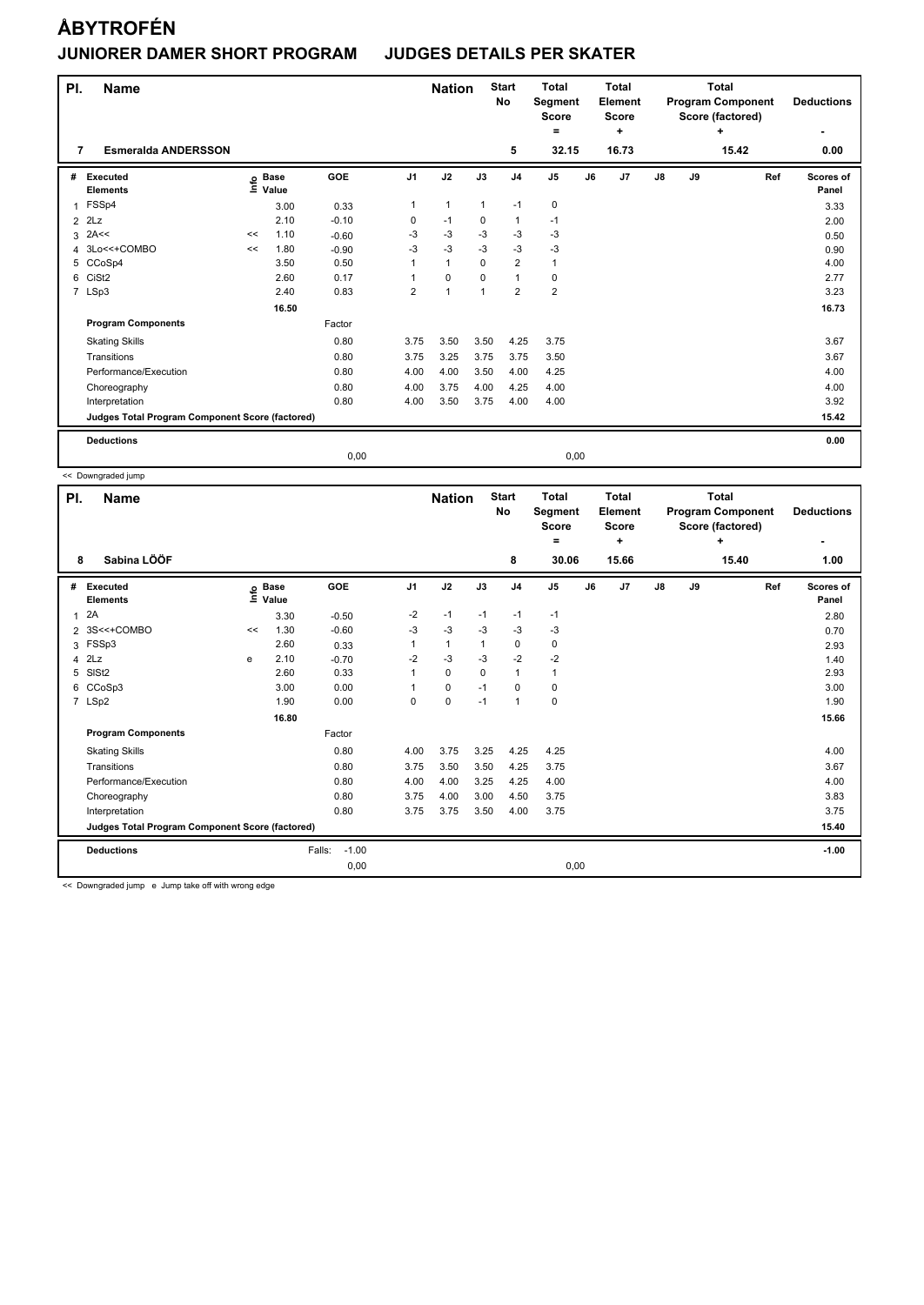| PI.<br>9       | <b>Name</b><br><b>Linn FELDT</b>                |    |                            |         |                | <b>Nation</b> |              | <b>Start</b><br>No<br>3 | <b>Total</b><br>Segment<br><b>Score</b><br>$=$<br>29.55 |    | <b>Total</b><br><b>Element</b><br><b>Score</b><br>٠<br>14.87 |               |    | <b>Total</b><br><b>Program Component</b><br>Score (factored)<br>÷<br>14.68 | <b>Deductions</b><br>0.00 |
|----------------|-------------------------------------------------|----|----------------------------|---------|----------------|---------------|--------------|-------------------------|---------------------------------------------------------|----|--------------------------------------------------------------|---------------|----|----------------------------------------------------------------------------|---------------------------|
|                |                                                 |    |                            |         |                |               |              |                         |                                                         |    |                                                              |               |    |                                                                            |                           |
| #              | Executed<br><b>Elements</b>                     |    | e Base<br>⊑ Value<br>Value | GOE     | J <sub>1</sub> | J2            | J3           | J <sub>4</sub>          | J <sub>5</sub>                                          | J6 | J7                                                           | $\mathsf{J}8$ | J9 | Ref                                                                        | Scores of<br>Panel        |
| $\mathbf{1}$   | 2A                                              |    | 3.30                       | 0.50    | $\overline{2}$ | $\mathbf{1}$  | $\mathbf{1}$ | 1                       | $\mathbf{1}$                                            |    |                                                              |               |    |                                                                            | 3.80                      |
| $\overline{2}$ | $2T+3T<<$                                       | << | 2.60                       | $-0.60$ | -3             | $-3$          | -3           | -3                      | $-3$                                                    |    |                                                              |               |    |                                                                            | 2.00                      |
|                | 3 CCoSp1                                        |    | 2.00                       | $-0.60$ | $-2$           | $-2$          | $-3$         | $-2$                    | $-2$                                                    |    |                                                              |               |    |                                                                            | 1.40                      |
| 4              | 2Lz                                             |    | 2.10                       | 0.00    |                | $\mathbf 0$   | $\mathbf{1}$ | $-1$                    | $-1$                                                    |    |                                                              |               |    |                                                                            | 2.10                      |
| 5              | LSp1                                            |    | 1.50                       | $-0.10$ | 0              | $-1$          | $-1$         | $\mathbf 0$             | 0                                                       |    |                                                              |               |    |                                                                            | 1.40                      |
| 6              | SISt1                                           |    | 1.80                       | 0.17    |                | $\mathbf 0$   | $\mathbf 0$  | $\mathbf{1}$            | 0                                                       |    |                                                              |               |    |                                                                            | 1.97                      |
|                | 7 FSSp2                                         |    | 2.30                       | $-0.10$ | $-2$           | $-1$          | $\mathbf 0$  | $\mathbf 0$             | 0                                                       |    |                                                              |               |    |                                                                            | 2.20                      |
|                |                                                 |    | 15.60                      |         |                |               |              |                         |                                                         |    |                                                              |               |    |                                                                            | 14.87                     |
|                | <b>Program Components</b>                       |    |                            | Factor  |                |               |              |                         |                                                         |    |                                                              |               |    |                                                                            |                           |
|                | <b>Skating Skills</b>                           |    |                            | 0.80    | 4.00           | 3.75          | 3.50         | 4.00                    | 4.00                                                    |    |                                                              |               |    |                                                                            | 3.92                      |
|                | Transitions                                     |    |                            | 0.80    | 3.75           | 3.50          | 3.25         | 3.50                    | 3.50                                                    |    |                                                              |               |    |                                                                            | 3.50                      |
|                | Performance/Execution                           |    |                            | 0.80    | 4.00           | 3.50          | 3.25         | 3.75                    | 4.00                                                    |    |                                                              |               |    |                                                                            | 3.75                      |
|                | Choreography                                    |    |                            | 0.80    | 3.75           | 3.75          | 3.00         | 3.50                    | 3.75                                                    |    |                                                              |               |    |                                                                            | 3.67                      |
|                | Interpretation                                  |    |                            | 0.80    | 4.00           | 3.50          | 3.25         | 3.25                    | 3.75                                                    |    |                                                              |               |    |                                                                            | 3.50                      |
|                | Judges Total Program Component Score (factored) |    |                            |         |                |               |              |                         |                                                         |    |                                                              |               |    |                                                                            | 14.68                     |
|                | <b>Deductions</b>                               |    |                            |         |                |               |              |                         |                                                         |    |                                                              |               |    |                                                                            | 0.00                      |
|                |                                                 |    |                            | 0,00    |                |               |              |                         | 0,00                                                    |    |                                                              |               |    |                                                                            |                           |

<< Downgraded jump

| ÷<br>=                                                                                                                                                    |           |                    |
|-----------------------------------------------------------------------------------------------------------------------------------------------------------|-----------|--------------------|
| 1<br>29.52<br>15.06<br><b>Beatrice HARGEFELDT</b><br>10                                                                                                   | 14.46     | 0.00               |
| J2<br>GOE<br>J <sub>1</sub><br>J3<br>J <sub>4</sub><br>J <sub>5</sub><br>J6<br>J7<br>J8<br>#<br>Executed<br><b>Base</b><br>۴ů<br>Value<br><b>Elements</b> | J9<br>Ref | Scores of<br>Panel |
| $\mathbf 0$<br>0<br>0<br>$-1$<br>2Lz<br>0<br>2.10<br>0.00<br>1                                                                                            |           | 2.10               |
| $-3$<br>$-3$<br>3S<<+COMBO<br>1.30<br>$-0.60$<br>$-3$<br>$-3$<br>$-3$<br><<<br>2                                                                          |           | 0.70               |
| $-3$<br>$-3$<br>$-3$<br>$-3$<br>-3<br>2A<<<br>1.10<br>$-0.60$<br>3<br><<                                                                                  |           | 0.50               |
| FSSp3<br>2.60<br>$-1$<br>$\mathbf 0$<br>$\overline{1}$<br>$\mathbf{1}$<br>1<br>0.33<br>4                                                                  |           | 2.93               |
| 5 CCoSp3<br>0.17<br>$\mathbf 0$<br>0<br>3.00<br>$\mathbf{1}$<br>$-1$                                                                                      |           | 3.17               |
| $\mathbf 0$<br>$\overline{2}$<br>6<br>SISt <sub>2</sub><br>2.60<br>0.33<br>$\mathbf 0$<br>$\mathbf{1}$                                                    |           | 2.93               |
| $\overline{2}$<br>$\overline{2}$<br>$\overline{2}$<br>$\mathbf{1}$<br>7 LSp2<br>1.90<br>0.83<br>$\overline{1}$                                            |           | 2.73               |
| 14.60                                                                                                                                                     |           | 15.06              |
| <b>Program Components</b><br>Factor                                                                                                                       |           |                    |
| 3.25<br>3.75<br>3.75<br>0.80<br>3.75<br>3.50<br><b>Skating Skills</b>                                                                                     |           | 3.67               |
| Transitions<br>0.80<br>3.50<br>2.75<br>3.00<br>3.50<br>3.75                                                                                               |           | 3.33               |
| Performance/Execution<br>3.25<br>0.80<br>3.75<br>3.50<br>4.00<br>4.00                                                                                     |           | 3.75               |
| 3.50<br>3.75<br>0.80<br>3.50<br>3.25<br>4.50<br>Choreography                                                                                              |           | 3.58               |
| 0.80<br>3.75<br>3.50<br>3.75<br>4.25<br>3.75<br>Interpretation                                                                                            |           | 3.75               |
| Judges Total Program Component Score (factored)                                                                                                           |           | 14.46              |
| <b>Deductions</b>                                                                                                                                         |           | 0.00               |
| 0,00<br>0,00                                                                                                                                              |           |                    |

<< Downgraded jump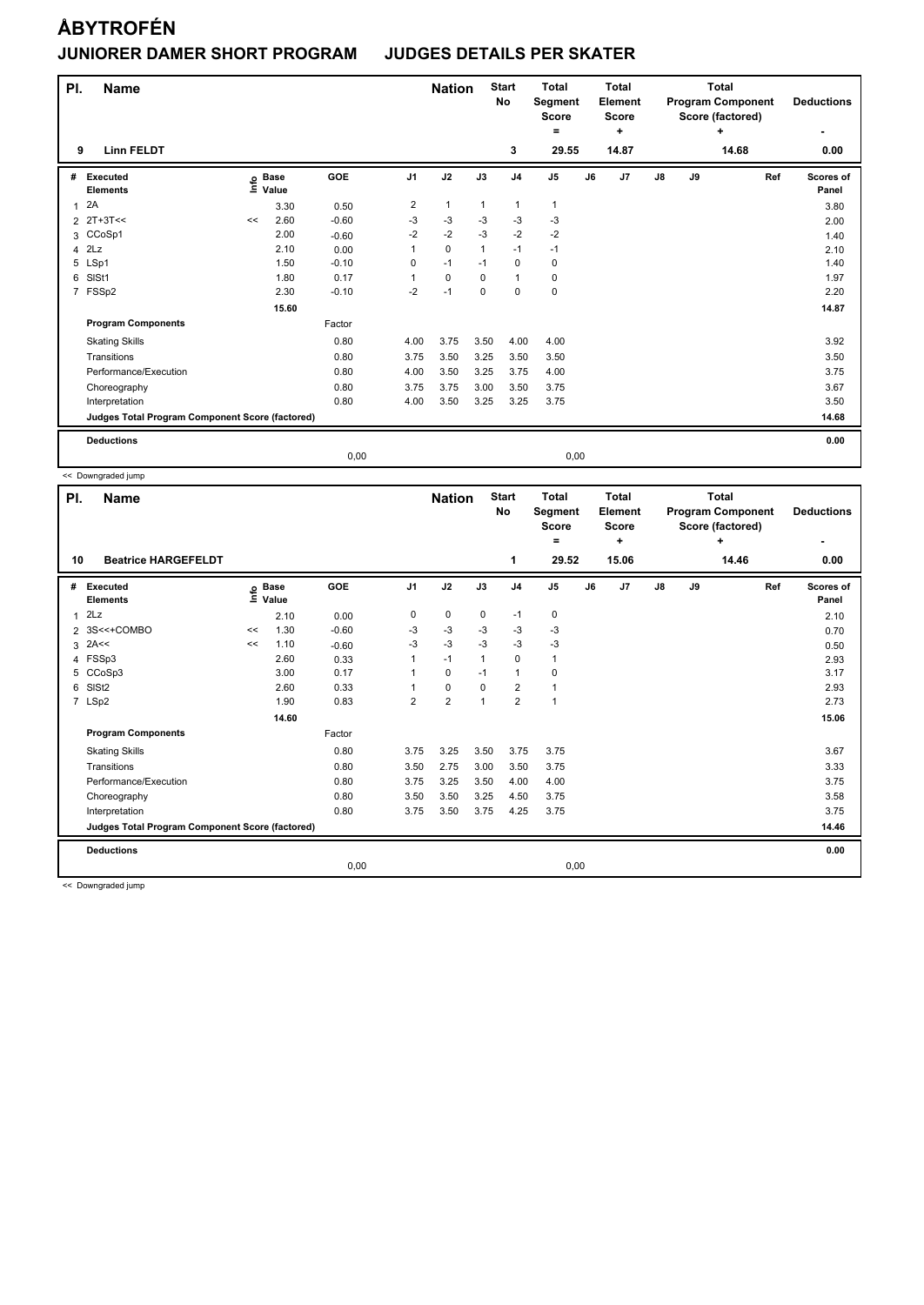| PI.<br>11      | <b>Name</b><br><b>Elin OLSSON</b>               |    |                            |                   |                         | <b>Nation</b>        |                | <b>Start</b><br><b>No</b><br>14 | <b>Total</b><br>Segment<br><b>Score</b><br>Ξ.<br>28.54 |      | <b>Total</b><br>Element<br><b>Score</b><br>÷<br>14.24 |               |    | <b>Total</b><br><b>Program Component</b><br>Score (factored)<br>÷<br>15.30 | <b>Deductions</b><br>1.00 |
|----------------|-------------------------------------------------|----|----------------------------|-------------------|-------------------------|----------------------|----------------|---------------------------------|--------------------------------------------------------|------|-------------------------------------------------------|---------------|----|----------------------------------------------------------------------------|---------------------------|
| #              | Executed<br><b>Elements</b>                     |    | e Base<br>E Value<br>Value | GOE               | J <sub>1</sub>          | J2                   | J3             | J <sub>4</sub>                  | J <sub>5</sub>                                         | J6   | J7                                                    | $\mathsf{J}8$ | J9 | Ref                                                                        | Scores of<br>Panel        |
| $\mathbf{1}$   | 2A<<                                            | << | 1.10                       | $-0.60$           | -3                      | -3                   | $-3$           | $-3$                            | $-3$                                                   |      |                                                       |               |    |                                                                            | 0.50                      |
| $\overline{2}$ | 2Lz                                             |    | 2.10                       | 0.10              | $\mathbf{1}$            | $-1$                 | 0              | 1                               | 0                                                      |      |                                                       |               |    |                                                                            | 2.20                      |
|                | 3 3S<<+COMBO                                    | << | 1.30                       | $-0.60$           | -3                      | $-3$                 | $-3$           | $-3$                            | $-3$                                                   |      |                                                       |               |    |                                                                            | 0.70                      |
|                | 4 FSSp1                                         |    | 2.00                       | 0.17              | $-2$                    | $\mathbf{1}$         | $\Omega$       | $\mathbf{1}$                    | $\mathbf 0$                                            |      |                                                       |               |    |                                                                            | 2.17                      |
| 5              | CiSt <sub>2</sub>                               |    | 2.60                       | 0.17              |                         | $\mathbf 0$          | $\mathbf 0$    | $\mathbf 0$                     | 1                                                      |      |                                                       |               |    |                                                                            | 2.77                      |
| 6              | CCoSp2                                          |    | 2.50                       | 0.50              | $\overline{\mathbf{c}}$ | 1                    | $\mathbf 1$    | $\mathbf{1}$                    | 1                                                      |      |                                                       |               |    |                                                                            | 3.00                      |
|                | 7 LSp3                                          |    | 2.40                       | 0.50              | 0                       | $\blacktriangleleft$ | $\overline{1}$ | $\mathbf{1}$                    | 1                                                      |      |                                                       |               |    |                                                                            | 2.90                      |
|                |                                                 |    | 14.00                      |                   |                         |                      |                |                                 |                                                        |      |                                                       |               |    |                                                                            | 14.24                     |
|                | <b>Program Components</b>                       |    |                            | Factor            |                         |                      |                |                                 |                                                        |      |                                                       |               |    |                                                                            |                           |
|                | <b>Skating Skills</b>                           |    |                            | 0.80              | 4.25                    | 4.00                 | 3.25           | 3.75                            | 4.00                                                   |      |                                                       |               |    |                                                                            | 3.92                      |
|                | Transitions                                     |    |                            | 0.80              | 3.75                    | 3.75                 | 3.25           | 3.50                            | 3.75                                                   |      |                                                       |               |    |                                                                            | 3.67                      |
|                | Performance/Execution                           |    |                            | 0.80              | 4.00                    | 4.00                 | 3.75           | 3.75                            | 4.00                                                   |      |                                                       |               |    |                                                                            | 3.92                      |
|                | Choreography                                    |    |                            | 0.80              | 4.00                    | 3.75                 | 3.00           | 4.00                            | 4.00                                                   |      |                                                       |               |    |                                                                            | 3.92                      |
|                | Interpretation                                  |    |                            | 0.80              | 3.75                    | 3.75                 | 3.50           | 3.50                            | 4.00                                                   |      |                                                       |               |    |                                                                            | 3.67                      |
|                | Judges Total Program Component Score (factored) |    |                            |                   |                         |                      |                |                                 |                                                        |      |                                                       |               |    |                                                                            | 15.30                     |
|                | <b>Deductions</b>                               |    |                            | $-1.00$<br>Falls: |                         |                      |                |                                 |                                                        |      |                                                       |               |    |                                                                            | $-1.00$                   |
|                |                                                 |    |                            | 0,00              |                         |                      |                |                                 |                                                        | 0,00 |                                                       |               |    |                                                                            |                           |

<< Downgraded jump

| PI.            | <b>Name</b>                                     |         |                            |                   |                | <b>Nation</b> |              | <b>Start</b><br>No | <b>Total</b><br>Segment<br><b>Score</b><br>۰ |    | <b>Total</b><br>Element<br><b>Score</b><br>٠ |               |    | <b>Total</b><br><b>Program Component</b><br>Score (factored)<br>$\ddot{}$ | <b>Deductions</b><br>٠    |
|----------------|-------------------------------------------------|---------|----------------------------|-------------------|----------------|---------------|--------------|--------------------|----------------------------------------------|----|----------------------------------------------|---------------|----|---------------------------------------------------------------------------|---------------------------|
| 12             | Jennifer OLOFSSON                               |         |                            |                   |                |               |              | 10                 | 28.09                                        |    | 13.87                                        |               |    | 15.22                                                                     | 1.00                      |
| #              | Executed<br><b>Elements</b>                     |         | e Base<br>E Value<br>Value | <b>GOE</b>        | J <sub>1</sub> | J2            | J3           | J <sub>4</sub>     | J <sub>5</sub>                               | J6 | J <sub>7</sub>                               | $\mathsf{J}8$ | J9 | Ref                                                                       | <b>Scores of</b><br>Panel |
| 1              | 2A<                                             | $\,<\,$ | 2.30                       | $-0.83$           | $-2$           | $-1$          | $-1$         | $-2$               | $-2$                                         |    |                                              |               |    |                                                                           | 1.47                      |
|                | 2 3Lo<<+COMBO                                   | <<      | 1.80                       | $-0.90$           | $-3$           | $-3$          | $-3$         | $-3$               | $-3$                                         |    |                                              |               |    |                                                                           | 0.90                      |
|                | 3 CCoSp3                                        |         | 3.00                       | 0.50              | 2              | $\mathbf{1}$  | $\mathbf{1}$ | $\overline{1}$     | $\pmb{0}$                                    |    |                                              |               |    |                                                                           | 3.50                      |
| $\overline{4}$ | 2Lz                                             | e       | 2.10                       | $-0.40$           | $-1$           | $-2$          | $-1$         | $-1$               | $-2$                                         |    |                                              |               |    |                                                                           | 1.70                      |
| 5              | FSSp2                                           |         | 2.30                       | $-0.20$           | $-2$           | 0             | $-1$         | $\overline{1}$     | $-1$                                         |    |                                              |               |    |                                                                           | 2.10                      |
| 6              | SISt1                                           |         | 1.80                       | 0.17              | 1              | $\mathbf{1}$  | $\Omega$     | $\mathbf 0$        | 0                                            |    |                                              |               |    |                                                                           | 1.97                      |
|                | 7 LSp2                                          |         | 1.90                       | 0.33              | 1              | $\mathbf 0$   | $\Omega$     | $\overline{1}$     | 1                                            |    |                                              |               |    |                                                                           | 2.23                      |
|                |                                                 |         | 15.20                      |                   |                |               |              |                    |                                              |    |                                              |               |    |                                                                           | 13.87                     |
|                | <b>Program Components</b>                       |         |                            | Factor            |                |               |              |                    |                                              |    |                                              |               |    |                                                                           |                           |
|                | <b>Skating Skills</b>                           |         |                            | 0.80              | 4.25           | 4.00          | 3.75         | 3.75               | 4.00                                         |    |                                              |               |    |                                                                           | 3.92                      |
|                | Transitions                                     |         |                            | 0.80              | 3.75           | 3.75          | 3.00         | 3.50               | 3.75                                         |    |                                              |               |    |                                                                           | 3.67                      |
|                | Performance/Execution                           |         |                            | 0.80              | 4.00           | 4.00          | 3.50         | 3.75               | 4.00                                         |    |                                              |               |    |                                                                           | 3.92                      |
|                | Choreography                                    |         |                            | 0.80              | 4.00           | 4.00          | 3.25         | 3.50               | 4.00                                         |    |                                              |               |    |                                                                           | 3.83                      |
|                | Interpretation                                  |         |                            | 0.80              | 4.25           | 3.75          | 3.25         | 3.50               | 3.75                                         |    |                                              |               |    |                                                                           | 3.67                      |
|                | Judges Total Program Component Score (factored) |         |                            |                   |                |               |              |                    |                                              |    |                                              |               |    |                                                                           | 15.22                     |
|                | <b>Deductions</b>                               |         |                            | $-1.00$<br>Falls: |                |               |              |                    |                                              |    |                                              |               |    |                                                                           | $-1.00$                   |
|                |                                                 |         |                            | 0,00              |                |               |              |                    | 0,00                                         |    |                                              |               |    |                                                                           |                           |

< Under-rotated jump << Downgraded jump e Jump take off with wrong edge